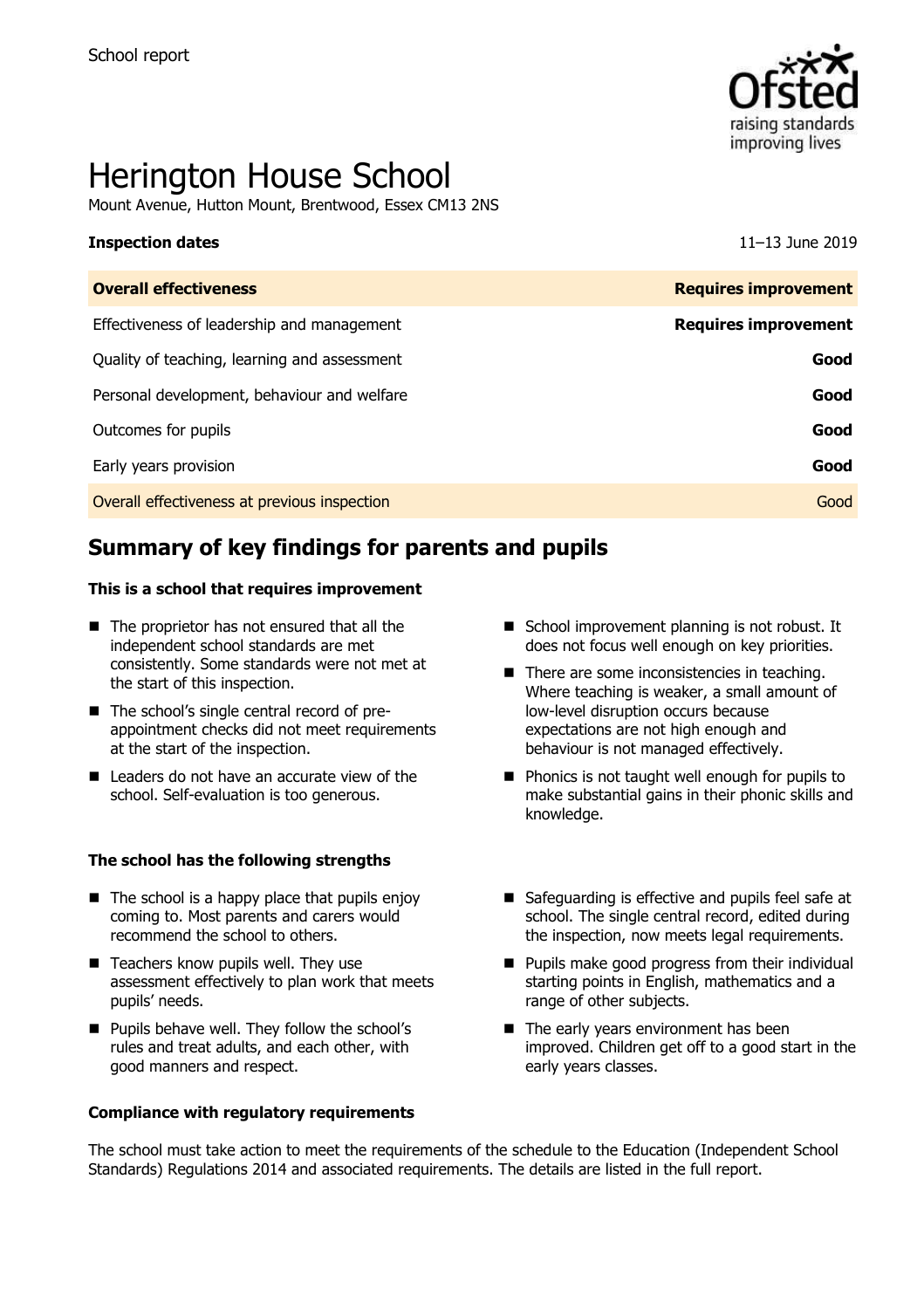

# **Full report**

### **What does the school need to do to improve further?**

- Improve the effectiveness of leadership and management, by ensuring that:
	- all of the independent school standards are met consistently
	- leaders recalibrate their view of the school so that self-evaluation is analytical and accurate, and weaknesses are noted quickly
	- improvement planning is well focused, with sufficient emphasis on monitoring and evaluation.
- Improve the quality of teaching, so that more pupils make substantial and sustained progress, by:
	- sharing the best teaching practice so that weaker teaching is raised to the same standard
	- ensuring that all staff have high expectations of pupils and manage their behaviour effectively
	- improving the quality and effectiveness of phonics teaching.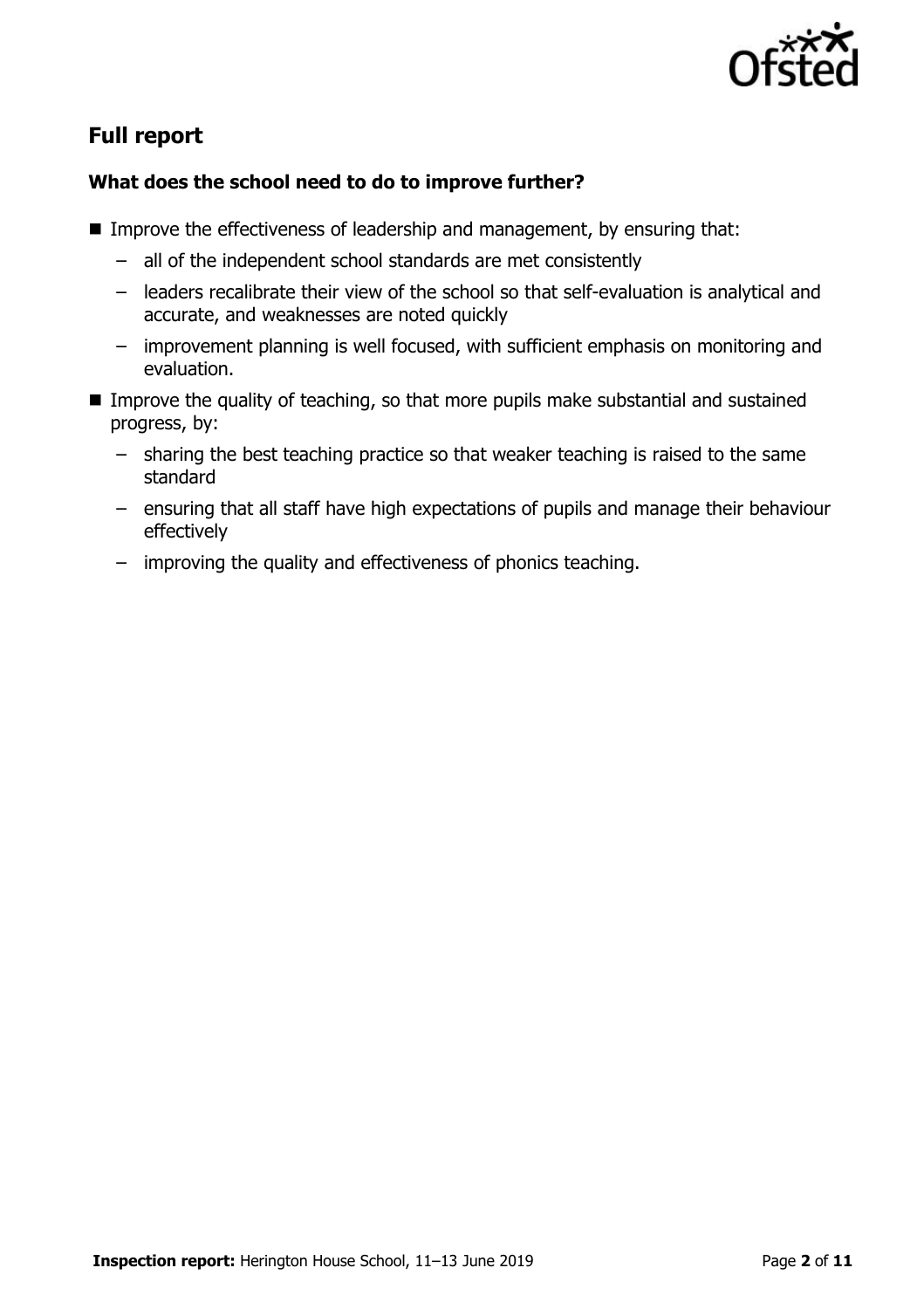

# **Inspection judgements**

#### **Effectiveness of leadership and management Requires improvement**

- Senior leaders have not ensured that the independent school standards are met consistently. At the start of this inspection, a number of standards were not met. For example, the school's admissions register did not contain all the necessary information.
- The school's monitoring systems are not good enough because they do not identify weaknesses and lack of compliance. Senior leaders were unaware that some of the independent school standards were not met until these were pointed out by inspectors.
- Senior leaders have an overly generous view of the school. They think that it is better than it is. Leaders are not sufficiently self-critical in their evaluation of the school. This means that they have neither identified, nor tackled, areas for improvement well enough. The school's improvement plan lacks rigour and it is not clear how it will be monitored and evaluated.
- By the end of the inspection, all of the independent school standards were met, other than those to do with leadership and management. These remain unmet because leaders have not ensured that all of the independent school standards are met consistently.
- Senior leaders are dedicated to the school and its pupils. The same family has owned the school for many years and it has a good reputation in the local area. Leaders have ensured that the good quality of teaching, and good outcomes for pupils, have been maintained since the previous inspection. The school is a caring place with happy staff and pupils.
- The school's motto, 'there are others', is given a high profile. Pupils are taught to be thoughtful and to care for others. They take part in a range of fund-raising events for a variety of charities. For example, pupils are currently sponsoring Dexter and Ned, a pig and a donkey, at a nearby animal sanctuary.
- **Pupils are prepared well for life in modern British society. They learn about democracy** and the rule of law, as well as British traditions and history. They are taught that people should be judged on what they do, not on their personal characteristics or beliefs.
- Nine out of 10 parents who responded to Parent View, Ofsted's online questionnaire, said that they would recommend the school to others. Many parents chose to leave written comments in support of the school. Typically, parents noted the school's 'family' feel and how happy their children are to attend the school.
- The school's curriculum is appropriately broad and balanced. Pupils learn about a range of subjects and topics. The curriculum is enriched with visits to places of interest, linked to pupils' learning in classrooms. For example, pupils visit the Imperial War Museum in Duxford to bring to life their work on the Second World War.
- Leaders have taken action to address the areas for improvement identified by the previous inspection. For example, actions such as introducing a text-messaging system have improved the way the school communicates with parents. Leaders have improved the way that mathematics is taught.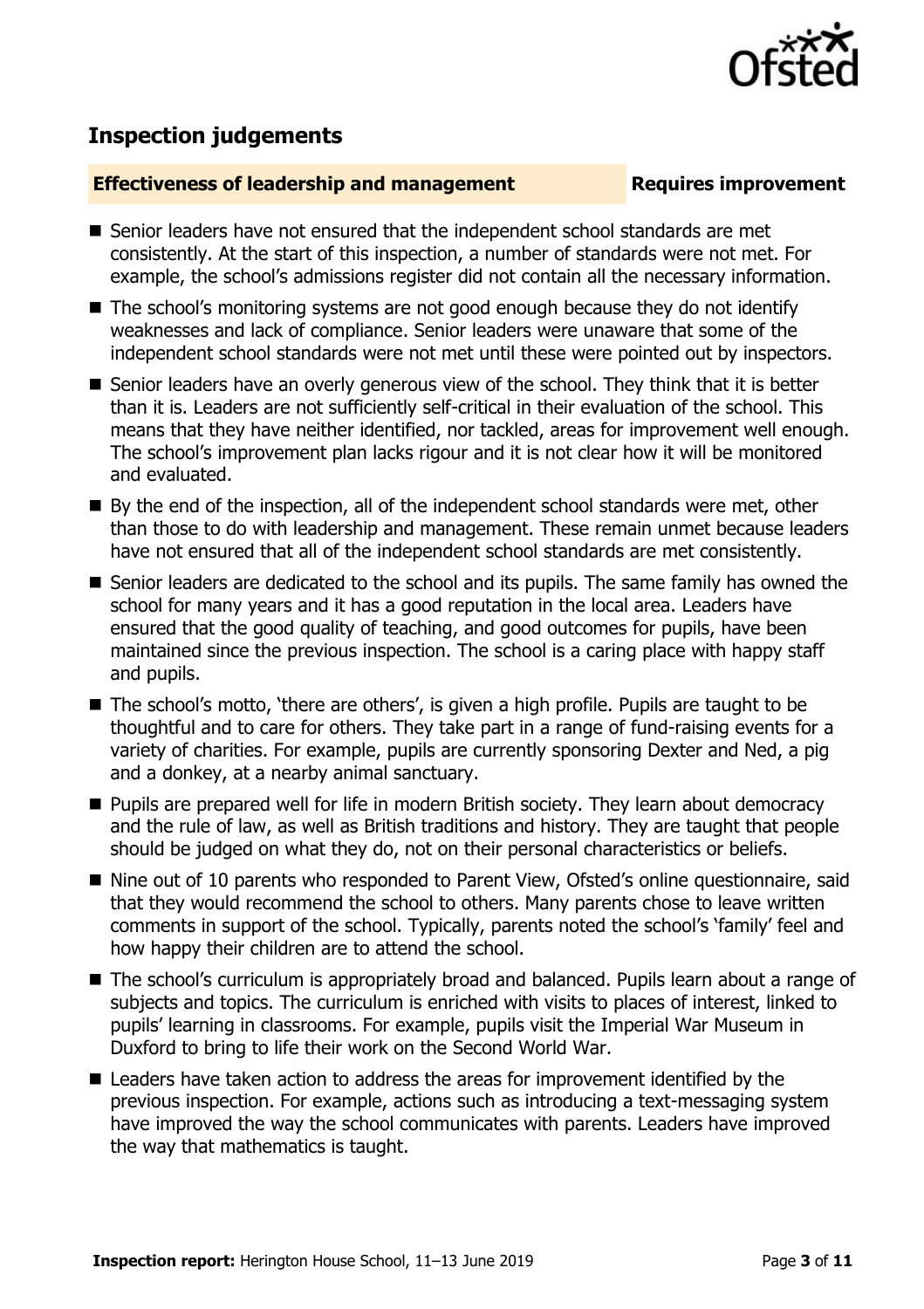

#### **Governance**

- $\blacksquare$  The school does not have a governing body or an equivalent group that performs the same function. The proprietor is a family-owned limited company and the major shareholder is the school principal. There is insufficient separation of duties for governance to be effective in holding leaders to account and offering challenge and support in equal measure.
- Decisions are made by the principal and the senior leadership team with no accountability. There is no mechanism for an objective overview of the school's work or to check the accuracy of leaders' monitoring and the appropriateness of their decision making.

#### **Safeguarding**

- The arrangements for safeguarding are effective.
- **Pupils feel safe at Herington House. They know that they can talk to any member of staff** if they are worried about something, whether at home or at school. They know that staff will always help them when they need it.
- The school's designated safeguarding leads have a good understanding of their roles. They have ensured that staff are properly trained to spot the signs of possible abuse or neglect.
- Staff report child protection concerns in a timely fashion and leaders take appropriate action in response, when necessary. Records of child protection information are thorough and kept securely.
- At the start of the inspection, the school's single central record did not meet requirements. The issues identified were rectified by leaders so that the single central record was compliant by the end of the inspection.
- The school's safeguarding policy is published on its website. The policy meets current requirements.

#### **Quality of teaching, learning and assessment Good**

- Relationships between staff and pupils are strong. Teachers know their pupils well. As a result, classrooms are positive and welcoming places, where pupils feel happy and confident. Pupils like and appreciate their teachers. They told inspectors that their teachers explain things clearly and help them to understand their work.
- Since the previous inspection, leaders have introduced a new approach to teaching mathematics. This is now being used in most year groups. Leaders have found that this has helped staff to be more confident in teaching mathematics and that pupils now enjoy mathematics more. Inspectors found that pupils are making good progress in mathematics. There is a clear sequence to their learning and they are given plenty of opportunities to practise their skills and to solve mathematical problems.
- Teaching assistants support pupils' learning well. They are clear about their roles and what is expected of them. Teaching assistants have strong knowledge about a range of subjects, enabling them to support pupils in lessons across the curriculum.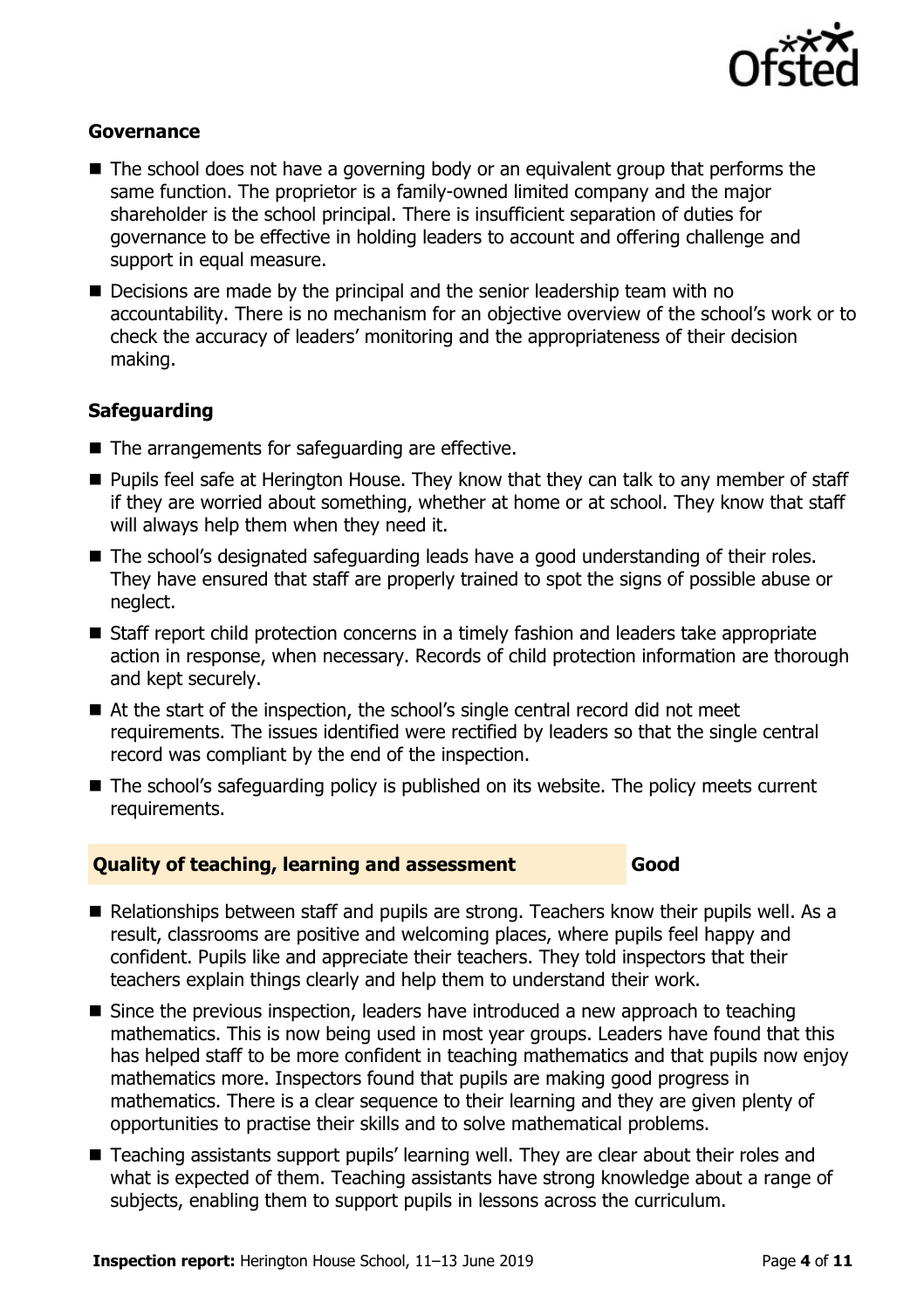

- Assessment procedures are firmly established. Teachers assess pupils' progress informally on an ongoing basis and formally at set intervals. For example, teachers ask pupils carefully chosen questions during lessons to test their understanding. Tests are used to check pupils' understanding of what they have been taught.
- Teachers use assessment information to help them to plan learning to meet pupils' individual needs. For example, they provide harder work for pupils when their assessments show that more challenge is needed.
- Music is taught well. A high proportion of the school's pupils learn to play a musical instrument, such as the piano, the saxophone or the electric guitar. Pupils are taught by specialist instrumental teachers. They follow a clear structure so that they steadily develop their knowledge and skills in playing their chosen instrument.
- **Pupils are given plentiful opportunities to work together. This is helping them to develop** their collaborative skills and their ability to work effectively with others. For example, pupils in Year 6 are currently working together on an 'enterprise' project, aiming to raise money from a small initial 'start-up' fund.
- A small amount of teaching is less strong. Where this is the case, pupils are less interested in and engaged with their learning. As a result, there is a small amount of lowlevel disruption, such as talking when the teacher is addressing the class. Pupils' effort and the presentation of their work is also less strong where teaching is weaker because expectations are not high enough.
- Phonics is not taught consistently well. Some staff do not have the knowledge and skills necessary to teach phonics effectively.

#### **Personal development, behaviour and welfare Good**

#### **Personal development and welfare**

- The school's work to promote pupils' personal development and welfare is good.
- **Pupils are polite and friendly. The school's high expectations about good manners are** clear. Pupils routinely hold doors open and stand back to allow adults to pass through. They say 'please' and 'thank you', and are respectful to adults and other pupils alike.
- Most pupils show good attitudes to learning. They show an interest in the subjects that they learn about and they do their best. Most pupils take pride in their work, presenting their written work neatly and taking care with their handwriting.
- **Pupils show interest in the fortunes of others and take an active part in their local** community. They raise money enthusiastically for a range of charities. Pupils support others by, for example, singing to older adults in a local residential care home.
- **Pupils gradually take on more roles and responsibilities as they move through the school.** For example, the older pupils support the youngest children and help them to settle into school. Other pupils take on positions of responsibility, such as acting as members of the school council.
- **Pupils feel safe at school. They say that there is no bullying and that staff would help** them to sort things out quickly if it were to occur.
- **Pupils are taught about a range of ways to keep themselves safe and healthy. For**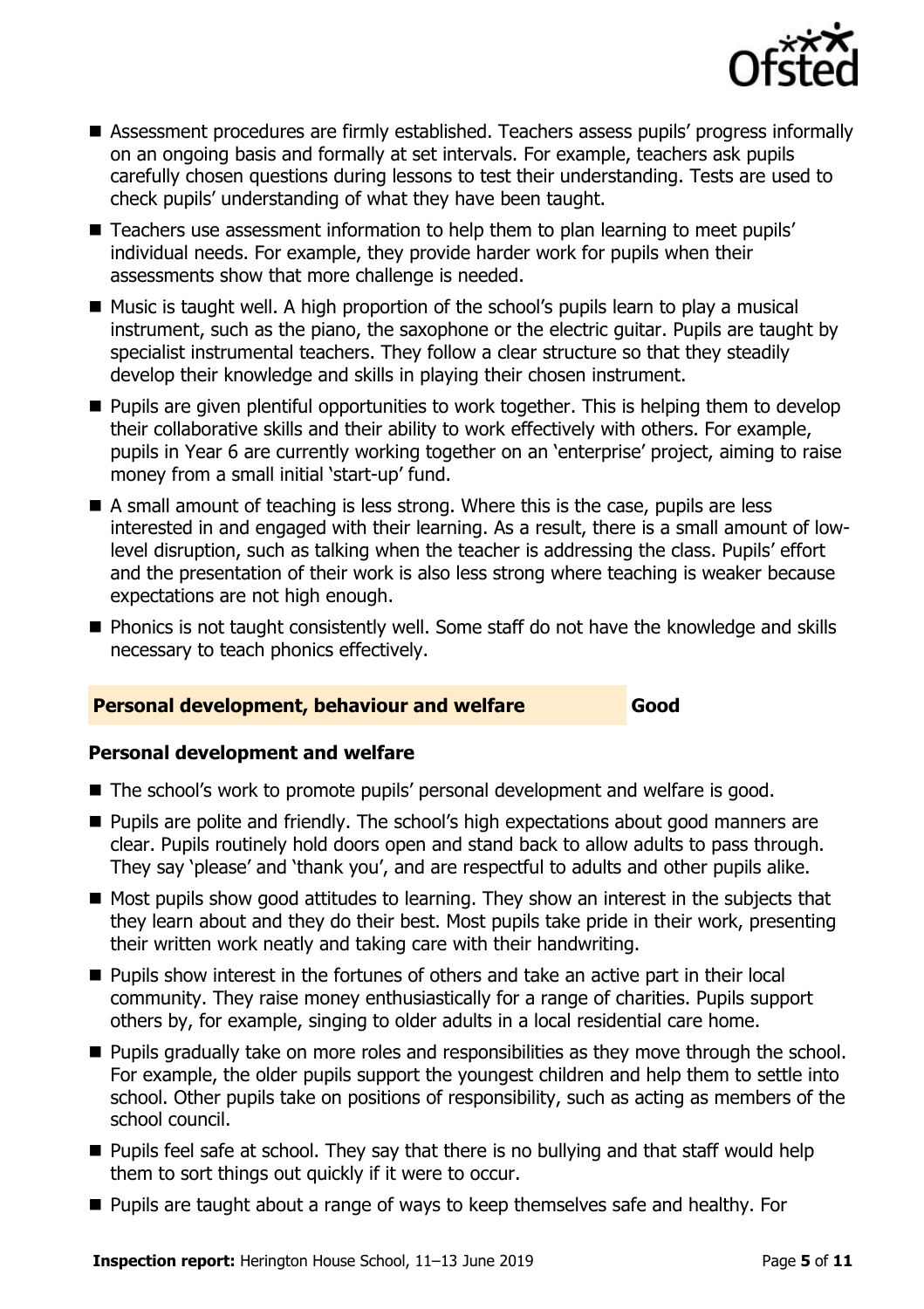

example, they learn about road safety and take part in regular fire drills. Pupils throughout the school take part in 'Healthy Herington', regularly running laps of the school playground and recording the distance they have travelled.

#### **Behaviour**

- The behaviour of pupils is good.
- **Pupils generally behave well, both in their classrooms and during less structured parts of** the day. They know the school's rules and follow them closely. As a result, the school is a calm and orderly place.
- **Pupils attend school regularly and on time. The school's most recent figures show that** rates of attendance are above the national average. No groups of pupils are disadvantaged by low attendance.
- A small amount of restlessness and low-level disruption occurs when the quality of teaching is weaker. Although pupils generally behave well, behaviour is not impeccable.

### **Outcomes for pupils Good Good**

- The school does not participate in the national assessments at the end of key stage 1 and key stage 2, nor in the phonics screening check in Year 1. As a result, it is not possible to compare the school's outcomes with other schools nationally in this way.
- The work in pupils' exercise books shows that they make strong progress from their starting points. By the time they leave the school at the end of Year 6, pupils attain in line with national curriculum expectations, with some pupils attaining above this.
- **Pupils write for a range of purposes. The quality of pupils' written work is of a similar** standard in other subjects as it is in their English books. Pupils generally present their work neatly and take care with their handwriting.
- Pupils with special educational needs and/or disabilities (SEND) make good progress from their starting points. They are provided with the support they need to achieve well. For example, a specialist teacher works with some pupils with SEND regularly and this helps them to make better progress.
- Outcomes are strong in creative subiects, such as music and drama. Pupils regularly reach grade 4 in playing their chosen instrument before they leave the school. Pupils develop strong public speaking skills and regularly achieve merits and distinctions in externally assessed examinations. Pupils take part in school productions of musicals, such as 'The Mikado', and other dramatic performances.
- Pupils typically enter Year 1 having attained a good level of development during their time in early years. Some pupils have higher starting points. Pupils' attainment by the time they leave the school shows that they make strong progress during their time at the school, but few pupils make substantial and sustained progress.

#### **Early years provision Good Good**

■ Children enter school with starting points that are at least typical for their age. Some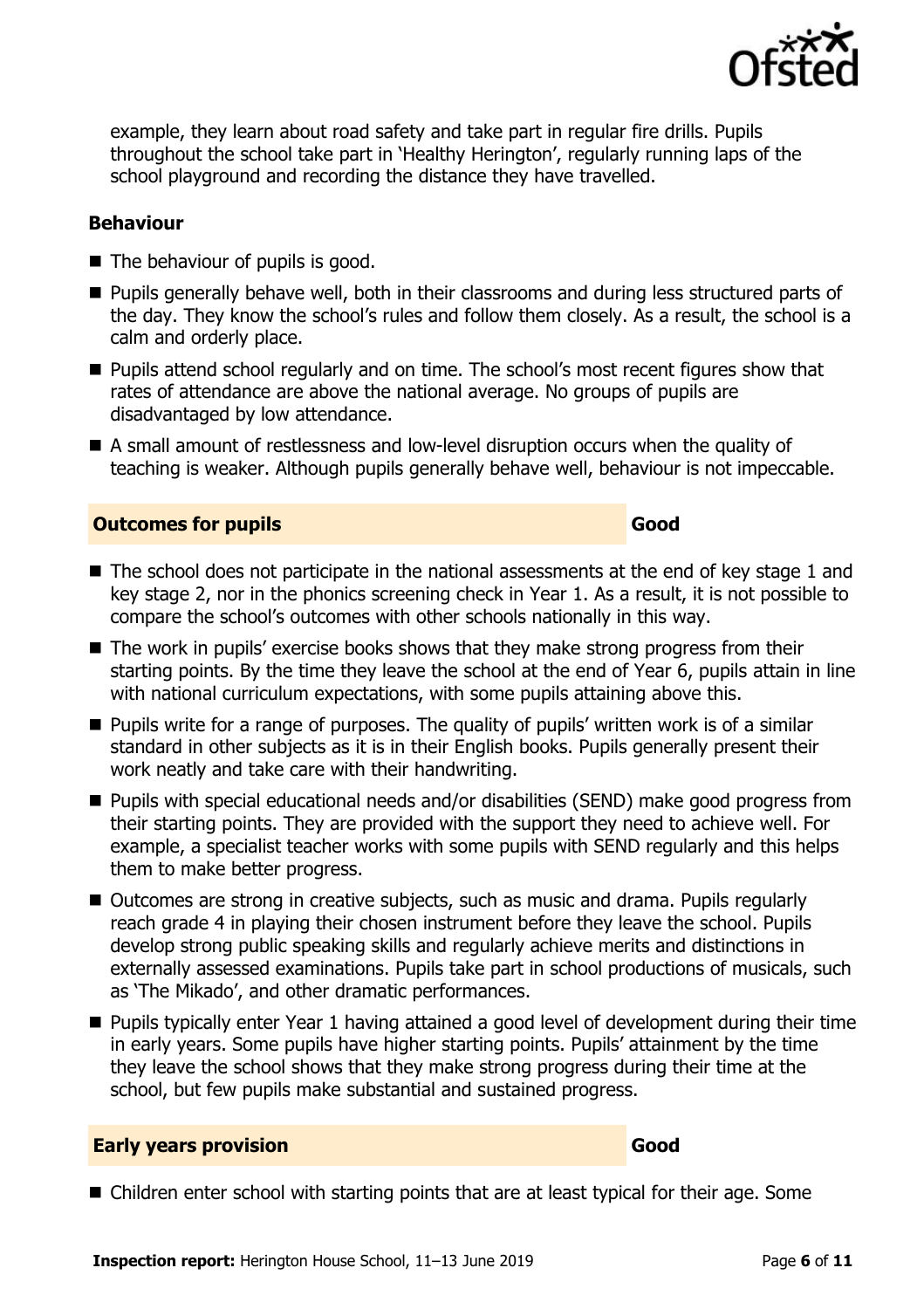

children have knowledge and skills beyond what is typical. Children make good progress during their time in early years. Since the previous inspection, all children have attained a good level of development by the end of Reception Year.

- Where teaching is strongest, staff have good knowledge of early vears practice and how young children learn. They plan learning activities that are well matched to children's needs. Children show great interest in the opportunities that they are given. They listen carefully to adults and follow instructions carefully.
- A range of actions have been taken to improve the early years environment since the previous inspection. The classrooms have been decorated and reorganised. Although the classrooms do not have direct access to an outdoor area, the early years has a designated area of the playground and staff use this as often as they can to provide children with opportunities to learn outdoors.
- The early years provision meets legal requirements for learning and safeguarding.
- As in the rest of the school, leaders do not have an accurate understanding of the quality of the early years provision. They consider the school's early years provision to be outstanding, despite clear evidence to the contrary.
- There are inconsistencies in the quality of teaching in the early years. Where teaching is weaker, children do not respond as well and some low-level disruptive behaviour occurs.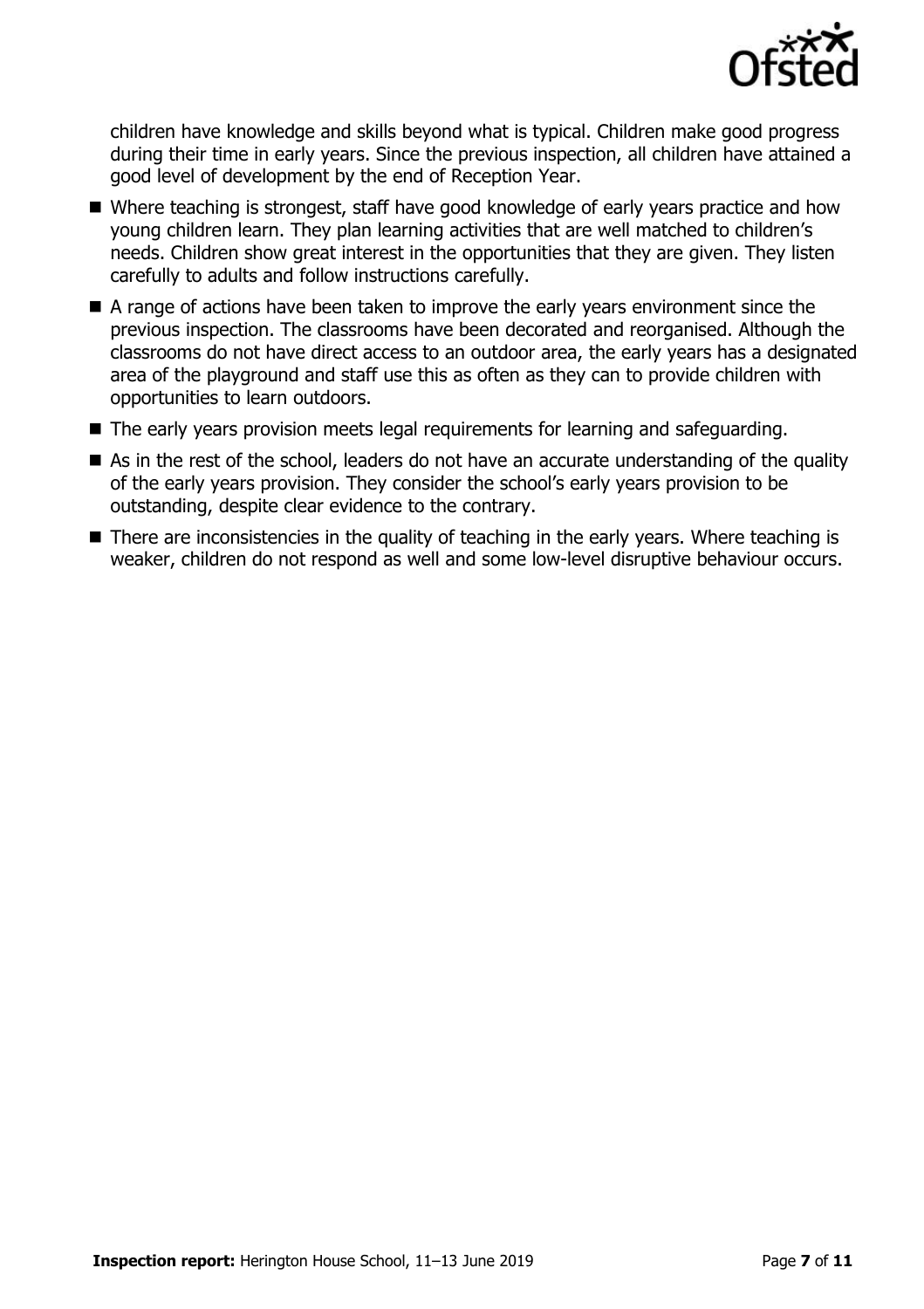

# **School details**

| Unique reference number | 115418   |
|-------------------------|----------|
| DfE registration number | 881/6024 |
| Inspection number       | 10093908 |

This inspection was carried out under section 109(1) and (2) of the Education and Skills Act 2008, the purpose of which is to advise the Secretary of State for Education about the school's suitability for continued registration as an independent school.

| Type of school                      | Other independent school             |
|-------------------------------------|--------------------------------------|
| School category                     | Independent school                   |
| Age range of pupils                 | 3 to 11                              |
| Gender of pupils                    | Mixed                                |
| Number of pupils on the school roll | 124                                  |
| Proprietor                          | Herington House School Limited       |
| Chair                               | <b>Robert Dudley-Cooke</b>           |
| <b>Headteacher</b>                  | Robert Dudley-Cooke                  |
| Annual fees (day pupils)            | £10,290 to £11,940                   |
| Telephone number                    | 01277 211595                         |
| Website                             | www.heringtonhouseschool.co.uk       |
| <b>Email address</b>                | principal@heringtonhouseschool.co.uk |
| Date of previous inspection         | 14-16 June 2016                      |

### **Information about this school**

- $\blacksquare$  Herington House School is an independent day school for boys and girls aged three to 11 years.
- The proprietor is a family-owned, limited company. The school principal is the company's major shareholder. The school has been owned and run by the same family since 1972. It was founded in 1936.
- $\blacksquare$  The school does not have a governing body.
- The school's previous standard inspections were in January 2010 and June 2016.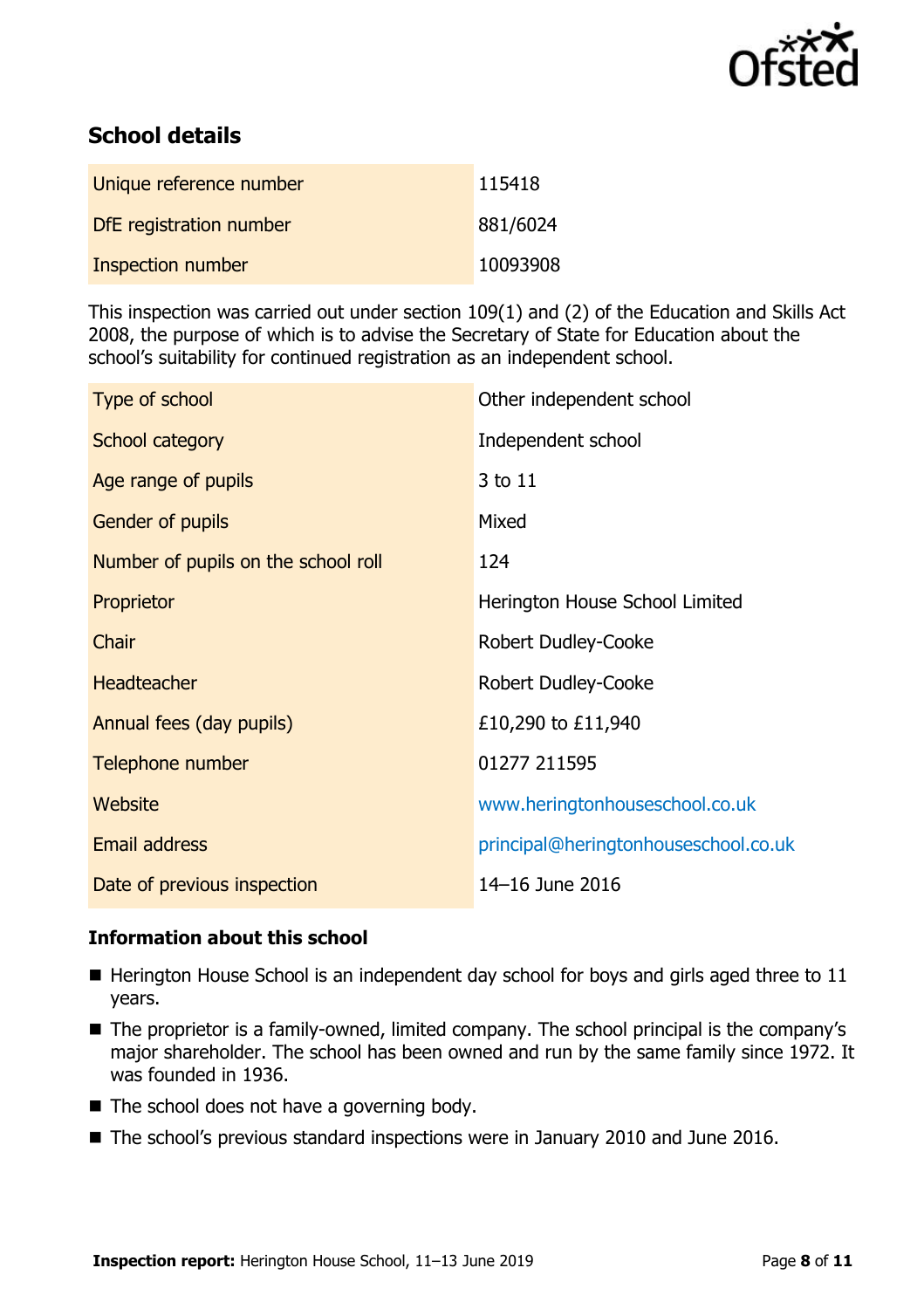

# **Information about this inspection**

- Inspectors gathered a range of evidence to judge the quality of teaching and learning over time. Inspectors observed parts of lessons, some jointly with school leaders.
- **Inspectors looked closely at the work in pupils' exercise books and talked to them about** their work.
- Inspectors looked at a range of the school's documents, including assessment information. They checked the school's single central record of pre-employment checks and other documentation concerned with the safer recruitment of staff and volunteers.
- Meetings were held with senior leaders, other staff and two groups of pupils.
- Inspectors spoke with parents as they brought their children to school. Inspectors considered 61 responses to Parent View, Ofsted's online questionnaire, and 58 free-text responses.
- Inspectors took account of 23 responses to the staff survey and 102 to the pupil survey.

#### **Inspection team**

Wendy Varney, lead inspector and Her Majesty's Inspector

**Fiona Webb Her Majesty's Inspector**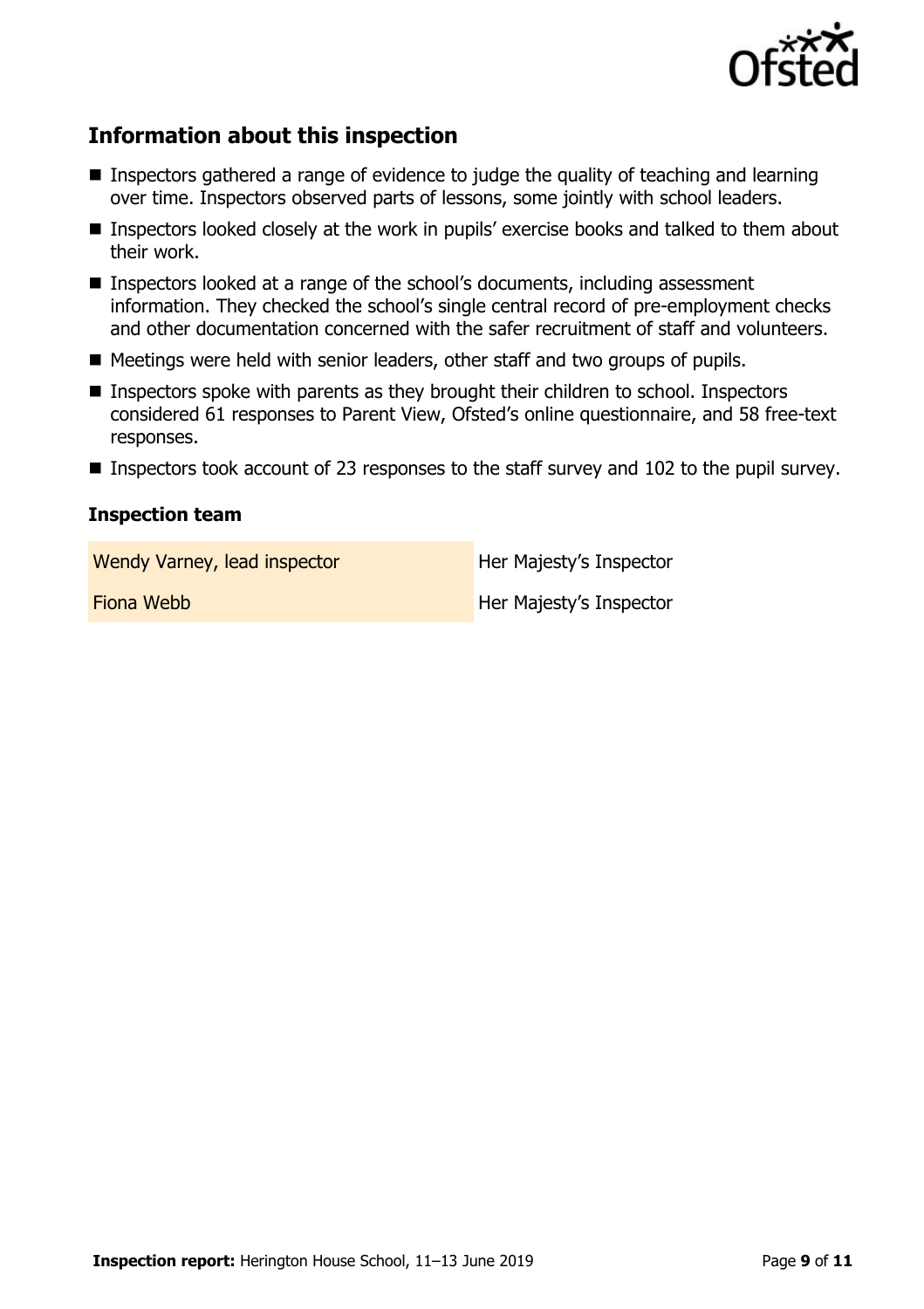

# **Annex. Compliance with regulatory requirements**

### **The school must meet the following independent school standards**

#### **Part 8. Quality of leadership in and management of schools**

- $\blacksquare$  34(1) The standard about the quality of leadership and management is met if the proprietor ensures that persons with leadership and management responsibilities at the school–
- 34(1)(a) demonstrate good skills and knowledge appropriate to their role so that the independent school standards are met consistently;
- 34(1)(b) fulfil their responsibilities effectively so that the independent school standards are met consistently.